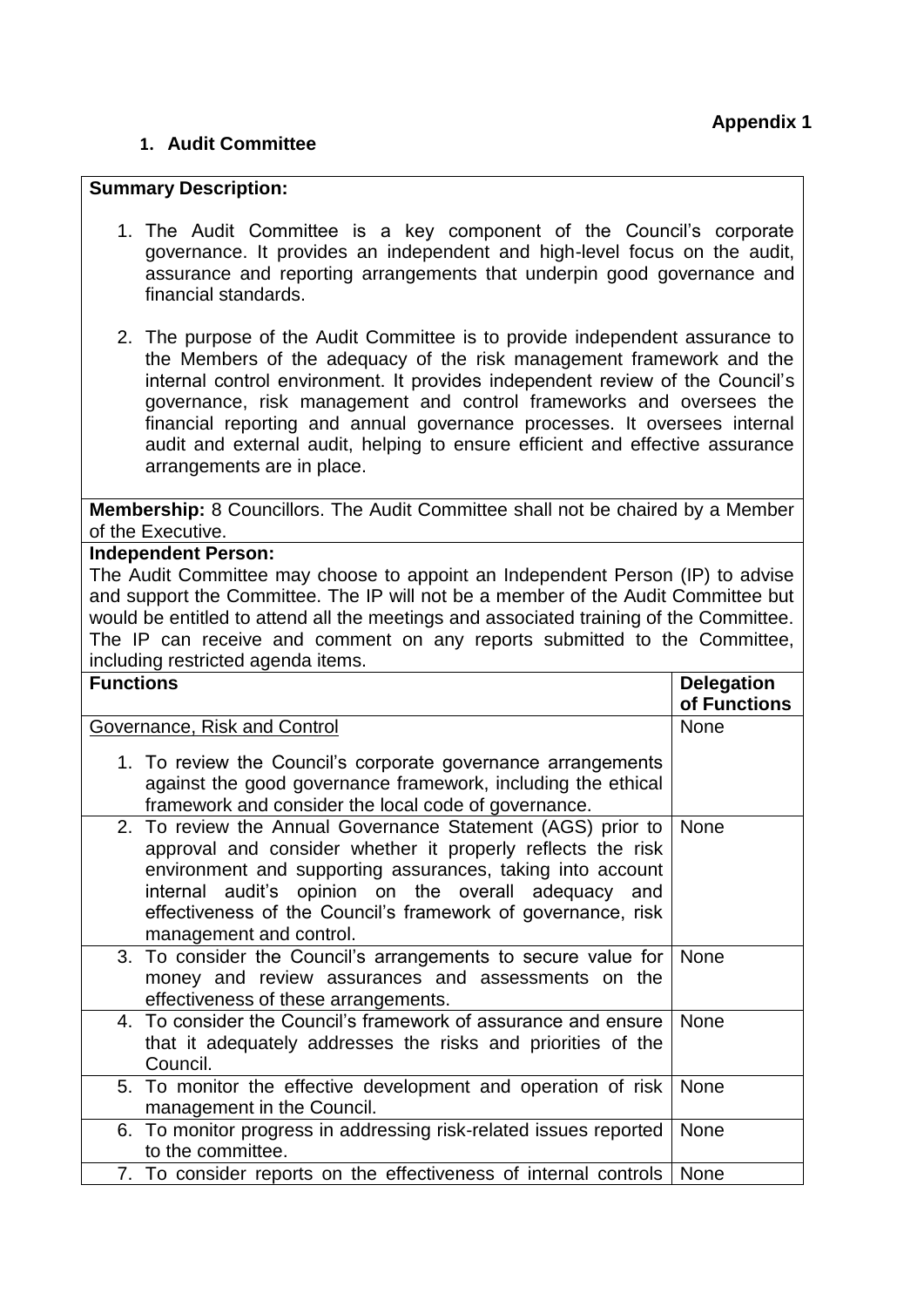| and monitor the implementation of agreed actions.                   |             |
|---------------------------------------------------------------------|-------------|
| 8. To review the assessment of fraud risks and potential harm to    | None        |
| the Council from fraud and corruption.                              |             |
| 9. To monitor the counter-fraud strategy, actions and resources.    | None        |
| 10. To review the governance and assurance arrangements for         | <b>None</b> |
| significant partnerships or collaborations.                         |             |
| Internal audit                                                      | None        |
| 11. To approve the internal audit charter.                          |             |
| 12. To review proposals made in relation to the appointment of      | None        |
| external providers of internal audit services.                      |             |
| 13. To approve the risk-based internal audit plan, including        | None        |
| internal audit's resource requirements, the approach to using       |             |
| other sources of assurance and any work required to place           |             |
| reliance upon those other sources.                                  |             |
| 14. To approve significant interim changes to the risk-based        | None        |
| internal audit plan and resource requirements.                      |             |
| 15. To make appropriate enquiries of both management and the        | None        |
| Head of Internal Audit to determine if there are any                |             |
| inappropriate scope or resource limitations.                        |             |
| 16. To consider any impairments to independence or objectivity      | None        |
| arising from additional roles or responsibilities outside of        |             |
| internal auditing of the Head of Internal Audit. To approve and     |             |
| periodically review safeguards to limit such impairments.           |             |
| 17. To consider reports from the Head of Internal Audit on internal | None        |
| audit's performance during the year, including the performance      |             |
| of external providers of internal audit services. These will        |             |
| include:                                                            |             |
|                                                                     |             |
| a. Updates on the work of internal audit including key              |             |
| findings, issues of concern and management actions as               |             |
| a result of internal audit work.                                    |             |
|                                                                     |             |
| b. Regular reports on the results of the Quality Assurance          |             |
| and Improvement Programme (QAIP).                                   |             |
|                                                                     |             |
| c. Reports on instances where the internal audit function           |             |
| does not conform to the Public Sector Internal Audit                |             |
| Standards (PSIAS) and the associated Local                          |             |
| Government Application Note (LGAN) published by the                 |             |
| Chartered Institute of Public Finance and Accountancy               |             |
| (CIPFA) considering whether the non-conformance is                  |             |
| significant enough that it must be included in the AGS.             |             |
|                                                                     |             |
| 18. To consider the Head of Internal Audit's annual report,         | <b>None</b> |
| including:                                                          |             |
|                                                                     |             |
| The statement of the level of conformance with the<br>а.            |             |
| PSIAS and LGAN and the results of the QAIP that                     |             |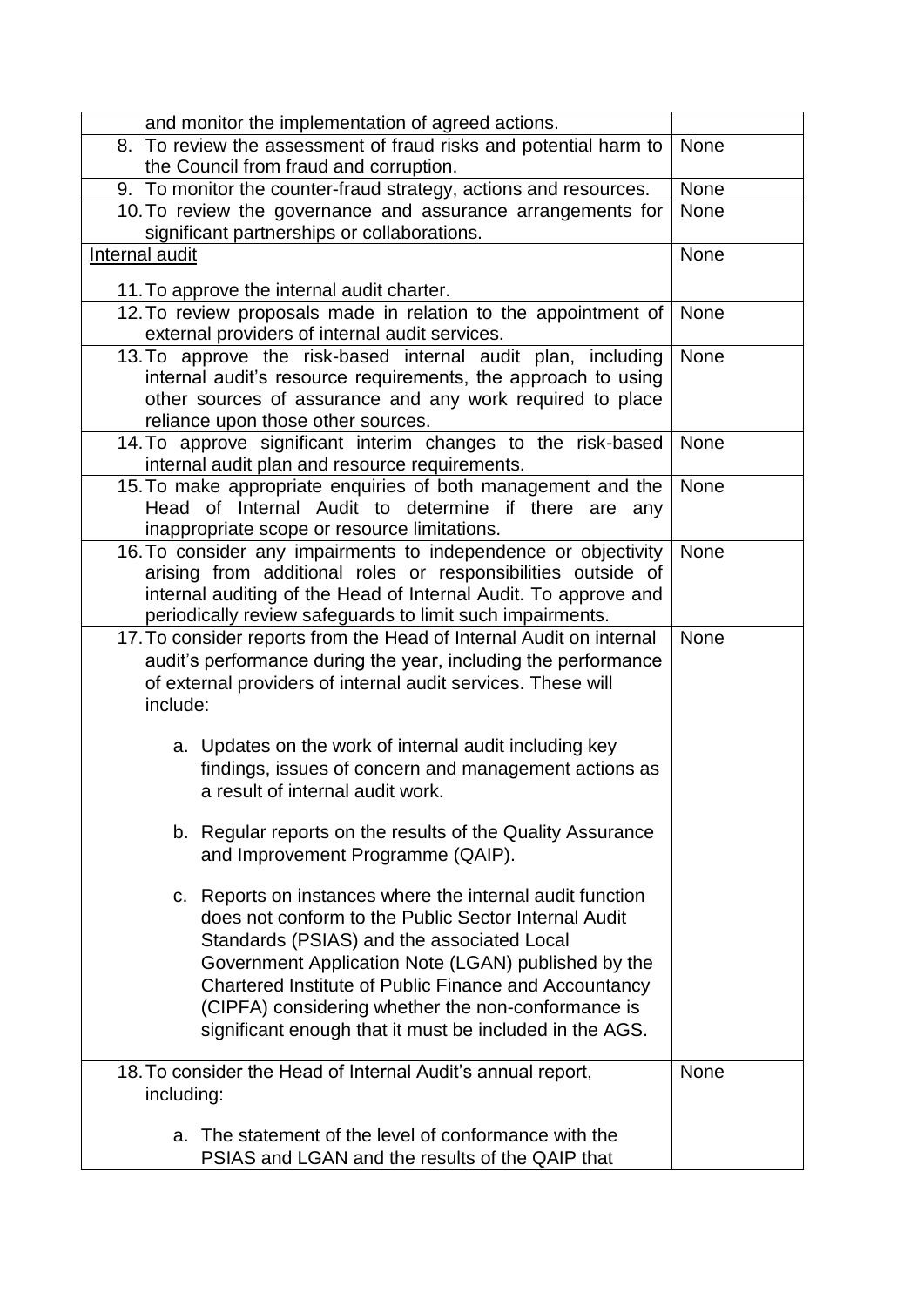| support the statement.                                                                                                                                                                                                                                                              |             |
|-------------------------------------------------------------------------------------------------------------------------------------------------------------------------------------------------------------------------------------------------------------------------------------|-------------|
| b. The opinion on the overall adequacy and effectiveness<br>of the Council's framework of governance, risk<br>management and control together with the summary of                                                                                                                   |             |
| the work supporting the opinion – these will assist the<br>committee in reviewing the AGS.                                                                                                                                                                                          |             |
|                                                                                                                                                                                                                                                                                     |             |
| 19. To consider summaries of specific internal audit reports as<br>requested.                                                                                                                                                                                                       | <b>None</b> |
| 20. To receive reports outlining the action taken where the Head<br>of Internal Audit has concluded that management has<br>accepted a level of risk that may be unacceptable to the<br>authority or there are concerns about progress with the<br>implementation of agreed actions. | None        |
| 21. To contribute to the QAIP and in particular to the external<br>quality assessment of internal audit that takes place at least<br>once every five years.                                                                                                                         | None        |
| 22. To consider a report on the effectiveness of internal audit to<br>support the AGS, where required to do so by the Accounts and<br><b>Audit Regulations.</b>                                                                                                                     | None        |
| 23. To provide free and unfettered access to the Audit Committee<br>chair for the Head of Internal Audit, including the opportunity<br>for a private meeting with the committee.                                                                                                    | None        |
| 24. To commission work from internal audit.                                                                                                                                                                                                                                         | None        |
| 25. To consider the Council's RIPA policy under the Regulation of<br>Investigatory Powers Act 2000 and the Investigatory Powers<br>Act 2016                                                                                                                                         | None        |
| 26. To consider the Council's use of surveillance in accordance<br>with the Regulation of Investigators Powers Act 2000 and the<br>Investigatory Powers Act 2016.                                                                                                                   | None        |
| <b>External audit</b>                                                                                                                                                                                                                                                               | None        |
| 25. To support the independence of external audit through<br>consideration of the external auditor's annual assessment of<br>its independence and review of any issues raised by Public<br>Sector Audit Appointments (PSAA) or the authority's auditor<br>panel as appropriate.     |             |
| 26. To consider the external auditor's annual letter, relevant<br>reports and the report to those charged with governance.                                                                                                                                                          | None        |
| 27. To consider specific reports as agreed with the external<br>auditor.                                                                                                                                                                                                            | None        |
| 28. To comment on the scope and depth of external audit work<br>and to ensure it gives value for money.                                                                                                                                                                             | None        |
| 29. To commission work from external audit.                                                                                                                                                                                                                                         | None        |
| 30. To<br>advise<br>on the effectiveness<br>and<br>recommend<br>0f<br>relationships between external and internal audit and other<br>inspection agencies or relevant bodies.                                                                                                        | None        |
| <b>Financial reporting</b>                                                                                                                                                                                                                                                          | None        |